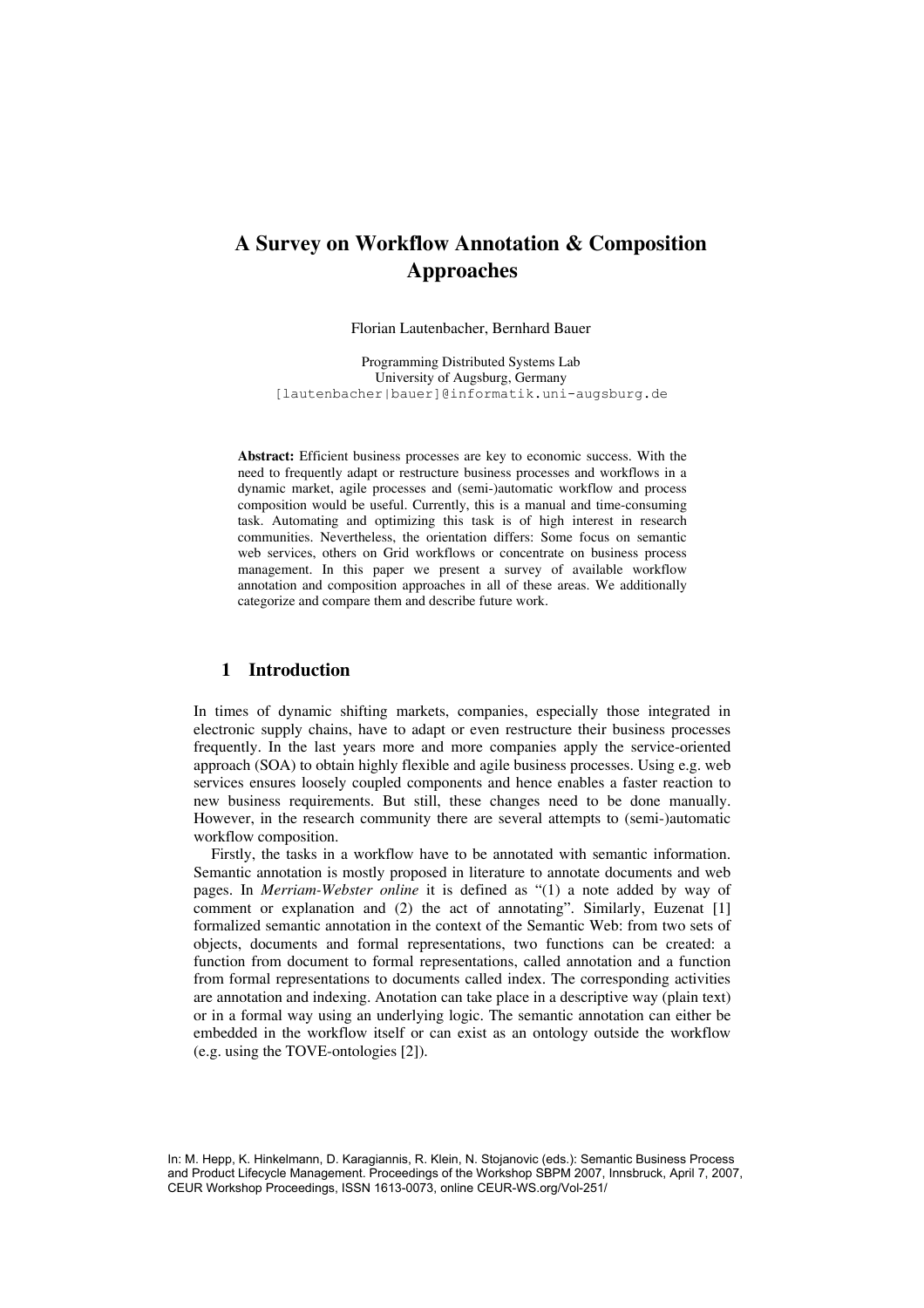Automatic workflow composition can enhance workflow reuse and workflow repurposing. According to [3] workflow reuse enables the sharing of workflows by a community as best practices and reduces workflow authoring time, improve the quality and experimental provenance (in e-Science). In workflow repurposing user take workflow fragments that are close enough to be the basis for a new workflow and make small changes to its structure to fit to a new purpose (customizing). Workflow composition can be done with semantic annotated process actions which are annotated with concepts of an ontology and which are then composed to a complete workflow according to a specified goal (Figure 1 shows a small example of a travel expense process).



Figure 1: Correlation between workflow annotation and composition

Therefore, to get a deeper understanding of the different research areas as well as on differences and similarities, we describe in this paper the most significant approaches or projects for annotation and composition in the domains business process management, web service and Grid computing and compare them according to predefined requirements. Business process management focuses more on high level processes whereas web services and Grid computing are more concerned with the technical details of processes.

This paper is organized as follows: section 2 gives a short overview about the different domains web services, semantic web, Grid computing and business process management and describes ongoing projects which are going to combine these areas and cover aspects like process annotation or composition. In section 3 we describe the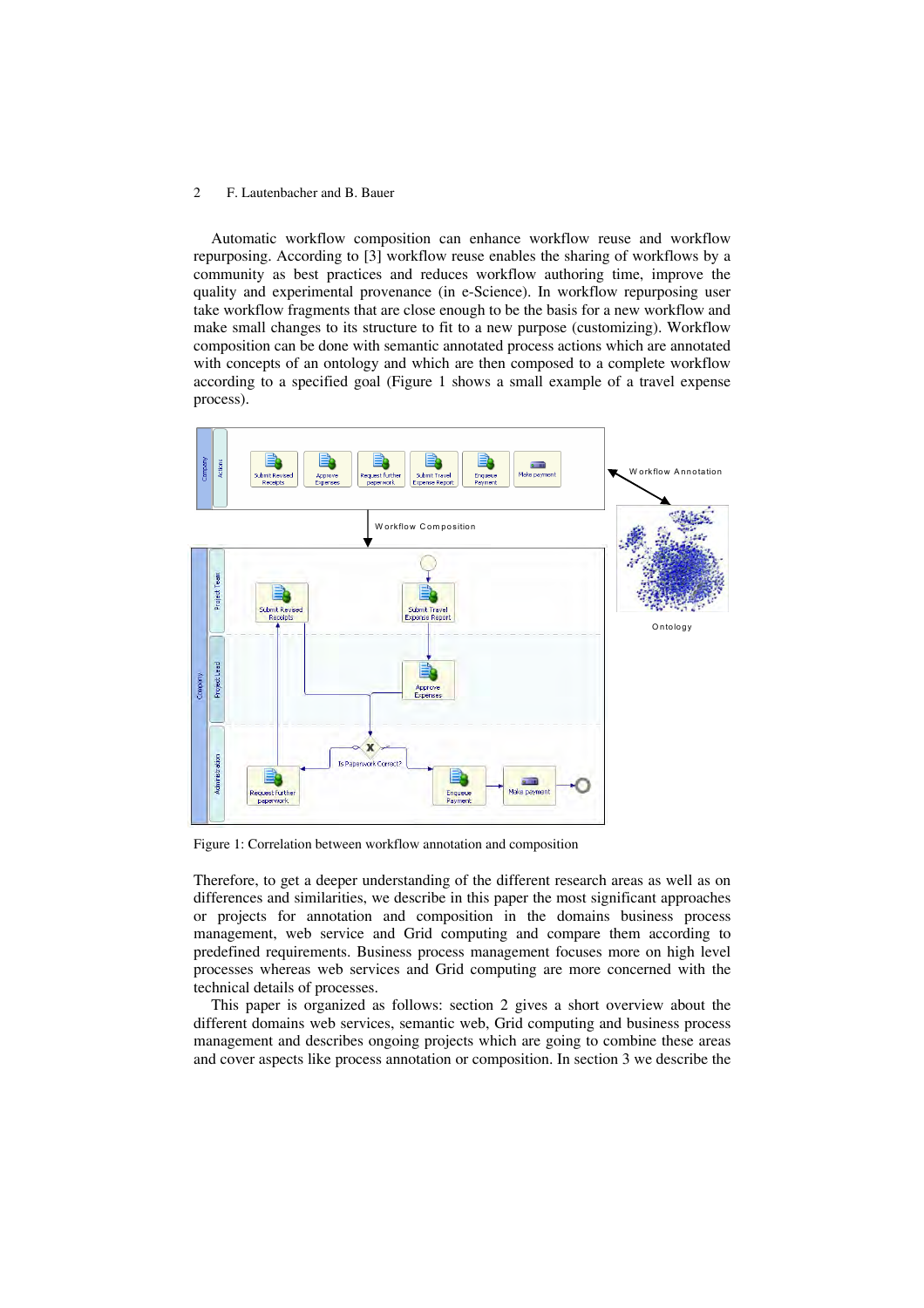requirements which are used to compare the different approaches. In section 4 and 5 we introduce existing workflow annotation and composition methods. We show a comparison of these approaches in section 6 and describe further research in 7.

## **2 Workflow in web services, business processes and Grids**

Workflow has been defined as "the automation of a business process, in whole or part, during which documents, information or tasks are passed from one participant to another for action, according to a set of procedural rules." [4]. Business Process Management and workflow are seen as essentially the same, albeit with some differences on emphasis [5]. The same can be said for web services or grid services. A business process describes the actions of an enterprise without any technical information. A workflow might include some technical information, but can still be platform independent. Web services and Grid already describe the platform which is used and all technical information for the invocation. Henceforth, we use the concept 'workflow' as collective term for business processes and the orchestration of web and Grid services.

Workflow composition consists of those activities required to combine and link existing workflow fragments and other components to create new processes. This definition is similar for service composition [6] and for Grid workflow composition. However, the automatic composition of application components is challenging, because it is difficult to capture the functionality of components and data types used by the components [7]. That is where the semantic web community comes into play.

Based on the vision described e.g. in [8] and [9] that the usage of ontologies and semantic web standards can extraordinarily improve current business processes, several projects have been launched to combine research areas like business process management and semantic web & web services.

In EU-funded projects like SUPER (http://www.ip-super.org/) and FUSION (http://www.fusionweb.org/fusion) the consortia aim at the development of innovative approaches for business process management using semantic web standards. Methodologies and integration mechanisms for the semantic integration of heterogeneous sets of business applications, platforms and languages should just as well be developed as business process mediation frameworks including semantic business process modelling environments. These projects are in an initial state and there are no deliverables on the topic of workflow annotation or composition available yet, but they show the importance of the usage of semantic information in workflows. SUPER is based on the DIP project, where the interoperability between workflows and ontologies has already been analysed [10].

ASTRO (http://astroproject.org/) supports the composition of distributed business processes for the entire business process lifecycle. The partners create an automated synthesis of composite web services using BPEL4WS in [11]. They import abstract BPEL4WS processes and generate a composite process using the planner MBP. However, their approach is only based on a syntactical level and semantic annotations are not yet considered at the time of this survey.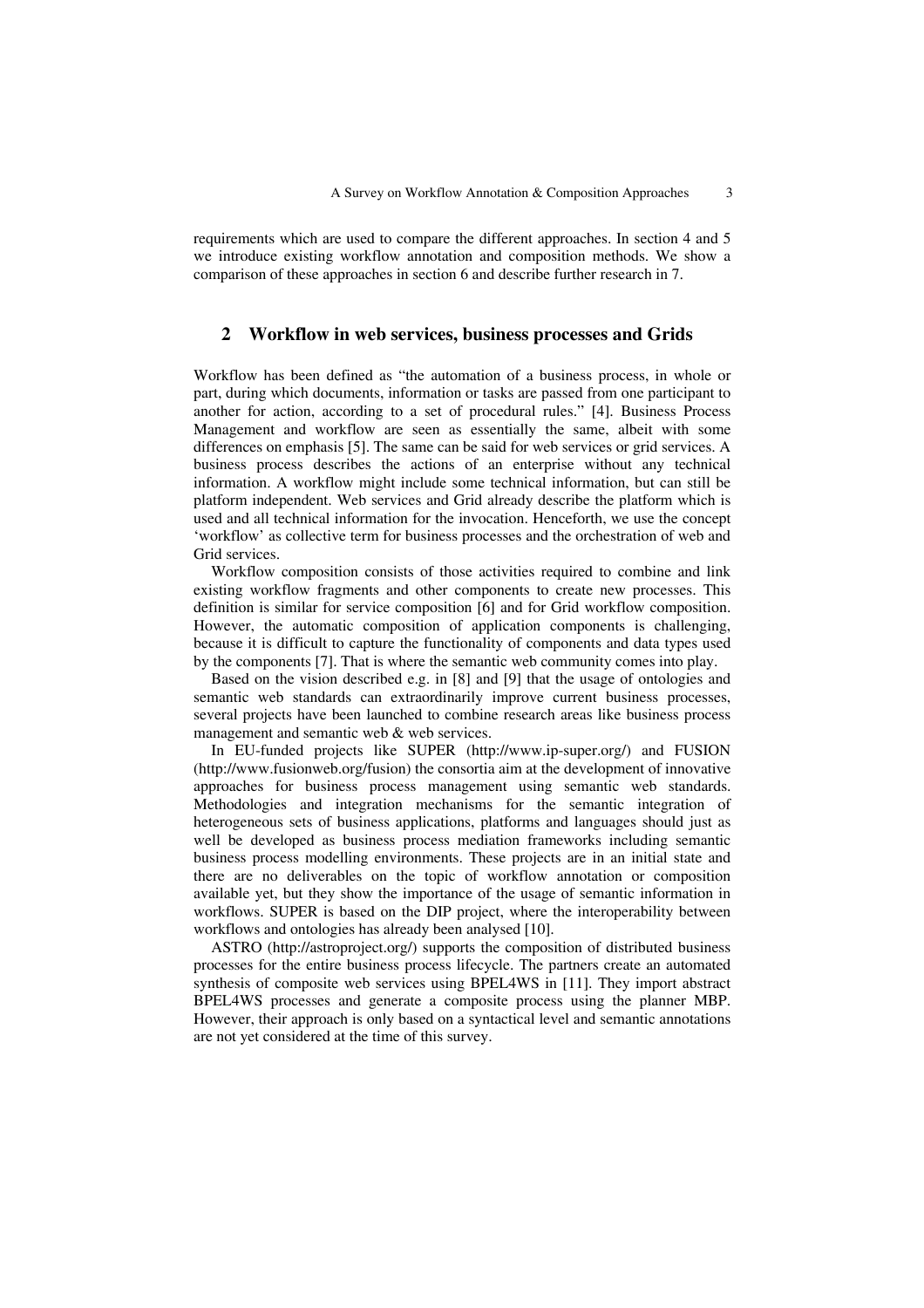Many projects in the grid research area focus on business services and workflow aspects. Some of them have developed languages and composition algorithms which will be explained in the next sections in more detail.

## **3 Requirements for Annotation and Composition approaches**

To give a more detailed overview about each described method and language, we categorize them and compare each approach in the following aspects:

- Language: Which underlying (proprietary) language has been used: was an own language developed or were existing languages adapted and extended?
- Application domain: The focus of the approach is specified. Does the language concentrate on web services only, on grid services or is it mainly focused on business processes?
- Semantics: Are semantic annotations possible and does the language directly or indirectly support ontologies? Thereby it does not matter which language the ontologies have (RDF, OWL, WSML, etc.).
- Annot./Comp.: Is the focus of the approach more on annotation, composition, does it consider both or none of them? Some languages are simply designed to annotate existing standards (e.g. WSDL-S) and might additionally be used to automate a composition, but this is not included in the approach itself.
- Hierarchical: details whether a hierarchical decomposition of activities is possible. This hierarchical decomposition includes workflow views, abstraction levels and visibility of processes and activities.
- Research vs. industrial: Has the approach been developed in the research community or is it an industrial standard?

According to [12] there are 5 key workflow aspects which are widely recognised as essential workflow characteristics: functional, behavioural, informational, organisational and operational aspects. These will be used to differentiate the web service, grid service and business process approaches, too.

- Functional: describes whether the functional aspects like inputs, outputs, preconditions and effects of a service / process are included or not. Each service or process can be annotated with functional attributes to describe the functionality, the state of the world before or after execution and the information space before or after its execution.
- Behavioural: describes the *control flow* and shows whether simple or more complex workflow patterns [13] have been considered in the design of the language. These are, e.g., sequence, parallel split, synchronization for simple workflow patterns or arbitrary cycles, discriminator or deferred choice for complex workflow patterns.
- Informational: The informational aspect is defined by the *data* and *data flow* perspective. The three basic modelling elements are parameters, variables and the data flow itself. This includes type definitions and data passing.
- Organisational: characterizes whether the organization structure of a company can be recorded using the language or not and who is responsible for specific tasks in a workflow.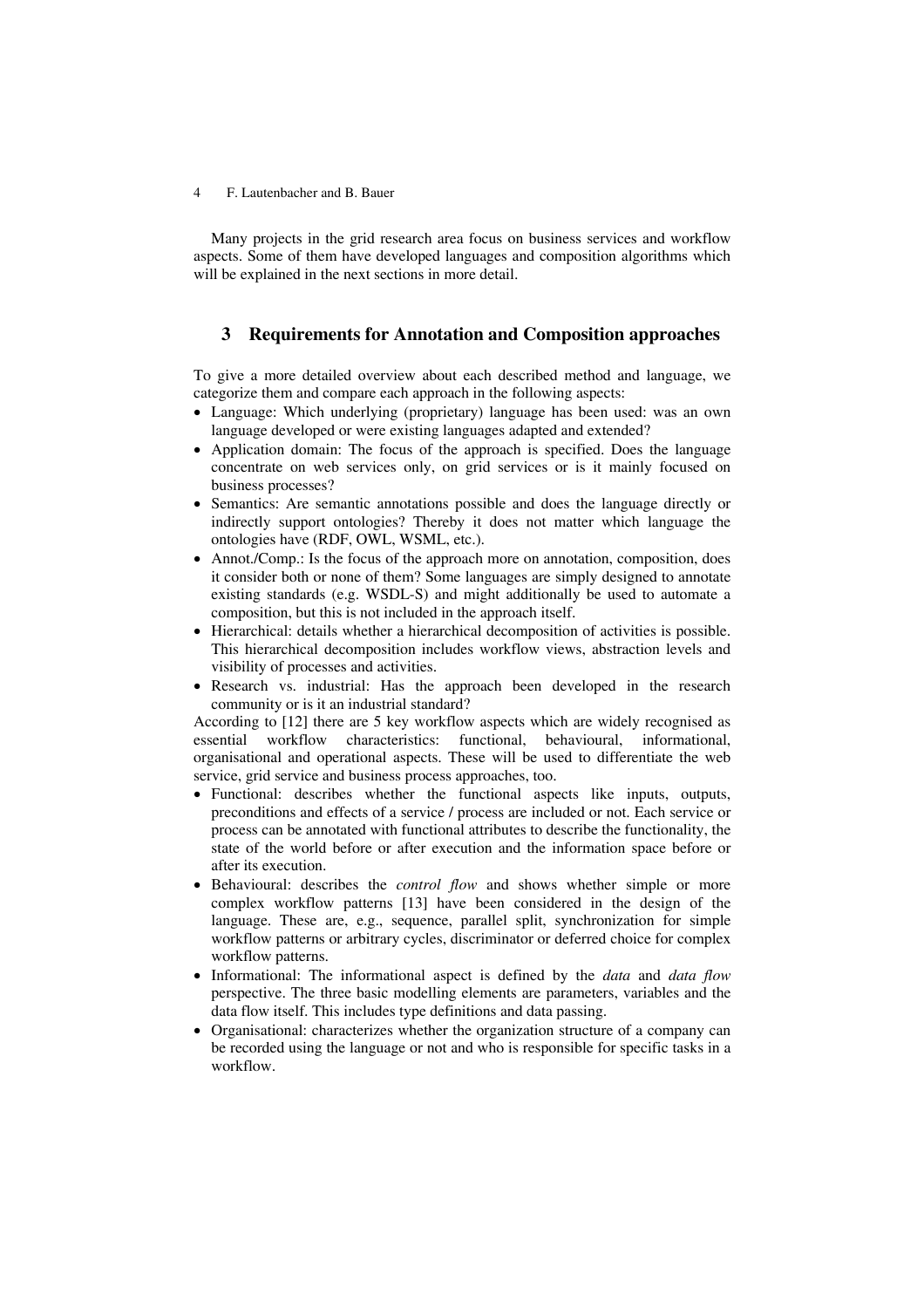• Operational: The operational aspect is defined by the workflow application perspective. It depicts e.g. whether different invocation methods and styles are offered (like Web Services, Java objects, WSRF, etc.), how the coupling is defined, whether user interaction is required, etc.

### **4 Workflow Annotation**

There are several workflow annotation methods: Semantic-annotated web services are simply called semantic web services; there are several semantic grid workflow language approaches and there already exist first attempts for the annotation of business process models.

#### **4.1 Web Service Annotation / Semantic Web Services**

For orchestrating web services the de-facto standard WS-BPEL [14] can be used. Pistore et al. [15] show an approach to annotate the syntactical BPEL-constructs with semantic information. Analogue the underlying web service description language (WSDL) has been enhanced with semantic descriptions in WSDL-S [16] as well as in SAWSDL [17]. OWL-S [18] on the other side stores the semantic information into a new file, but has a clearly defined grounding to the WSDL-file. SWSF [19] extends OWL-S to first-order logic to accomplish more complex statements. One of the most prominent approaches especially in European countries, WSMO [20], has four main elements: ontologies, goals, web services and mediators.

All these approaches are based on overlapping logics: OWL builds on description logics; SWSF extends this to a first-order logic and WSMO in the direction of Logic Programming. A more detailed description about these standards is out of the scope of this paper and can be found in [21].

#### **4.2 Business Process Annotation**

Business process models are widely common to capture the workflow of key processes in companies. Therefore, several graphical notations are available: some use the business process modeling notation (BPMN) which is based on the business process definition meta-model (BPDM), Event-driven process chains (EPCs), simple Petri nets or even UML activity diagrams. To execute a business process one can either use languages like XPDL [22] or do it manually. There are currently first efforts to annotate these languages (the graphical as well as the XML-based languages) with semantic information:

In [23] a proposal to annotate EPCs with semantics (sEPC) is presented which includes four instances of ontologies named Business Ontology, Business Process Concepts, sEPC model and the underlying EPC model. We outlined in [24] that activity diagrams can be annotated with inputs, outputs, preconditions and effects (functional semantics) to start an automatic synthesis of business process fragments. In [25] business processes are modeled using Petri-nets and are aligned with domain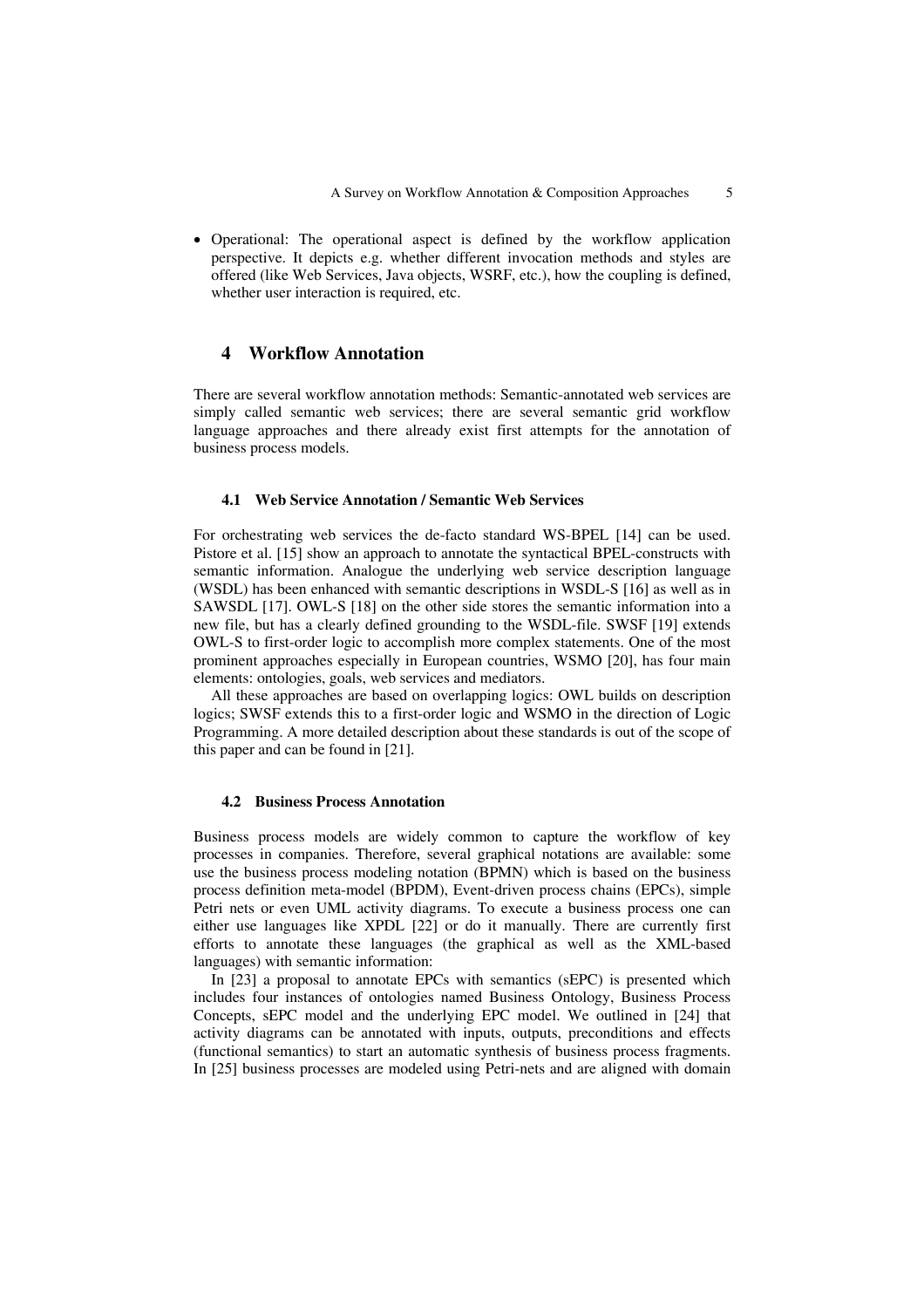ontologies using similarity computation and aggregation. [26] developed a multi meta-model process ontology (m3po) to relate choreographies to workflow models. In the context of the SUPER project several ontologies for different languages such as BPMN, BPEL, EPC, etc. are proposed to cover not only behavioural aspects, but also organisational, functional or data perspectives [27].

#### **4.3 Grid Service Annotation**

Several EU-funded Grid projects focus the annotation of Grid workflows and developed new languages for semantic workflow management.

The Akogrimo (Advanced knowledge through the Grid in a mobile world) project is realising a reference architecture and framework that allows the creation of mobile dynamic virtual organizations in a grid infrastructure to bring together the market orientation and pervasiveness of mobile communication technology in everyday life. It aims to develop languages for the semantic description of resources and workflows. However, at the current stage it only uses syntactic BPEL4WS-constructs and composes services based on keyword search.

In the context of the NextGRID project a semantic workflow language is developed which supports managing both low level (concrete) and high level (abstract) workflows. The grid workflow enactment can cope with dynamic insertion of arbitrary business processes at run-time. Therefore, a language model, based on an OWL-S extension was defined as well as composition and substitution rules for services and workflows (incl. a formal representation). This language is called OWL-WS (OWL for Workflow and Services) and includes (additionally to OWL-S) concrete services and workflows whereby composite processes are used for modelling workflows that are not only intra- but also inter-service processes [28].

The K-Wf Grid (Knowledge-based Workflow System for Grid Applications) project introduces a Grid workflow description language (GWorkflowDL) based on high-level Petri nets and XML and focuses additionally on Grid workflow orchestration and a semi-automatic mapping of abstract workflows onto concrete Grid services. GWorkflowDL includes properties to point to external semantic descriptions as e.g. in an ontology.

In OntoGrid a framework for annotating, discovering and composing semantic grid services in a (semi)automatic way was developed. This includes a virtual organization ontology, a semantic grid service ontology, a problem-solving method (PSM) description ontology (functional attributes) and knowledge representation and data types ontologies. The semantic grid service ontology consists of a profile (nonfunctional attributes), a model (relationship with the PSM ontology) and the description of the choreography.

The Taverna workbench, developed in the myGrid project (www.mygrid.org.uk), allows users to construct complex analysis workflows based on the workflow language SCUFL (Simple Conceptual Unified Flow Language) whereby 'workflow' is defined here as the specification and execution of ad-hoc in-silico experiments. The offered services are distinguished in domain services which perform scientific functions and services which are created during workflow design and execution. These services can be found using the Feta Semantic Discovery tool which compares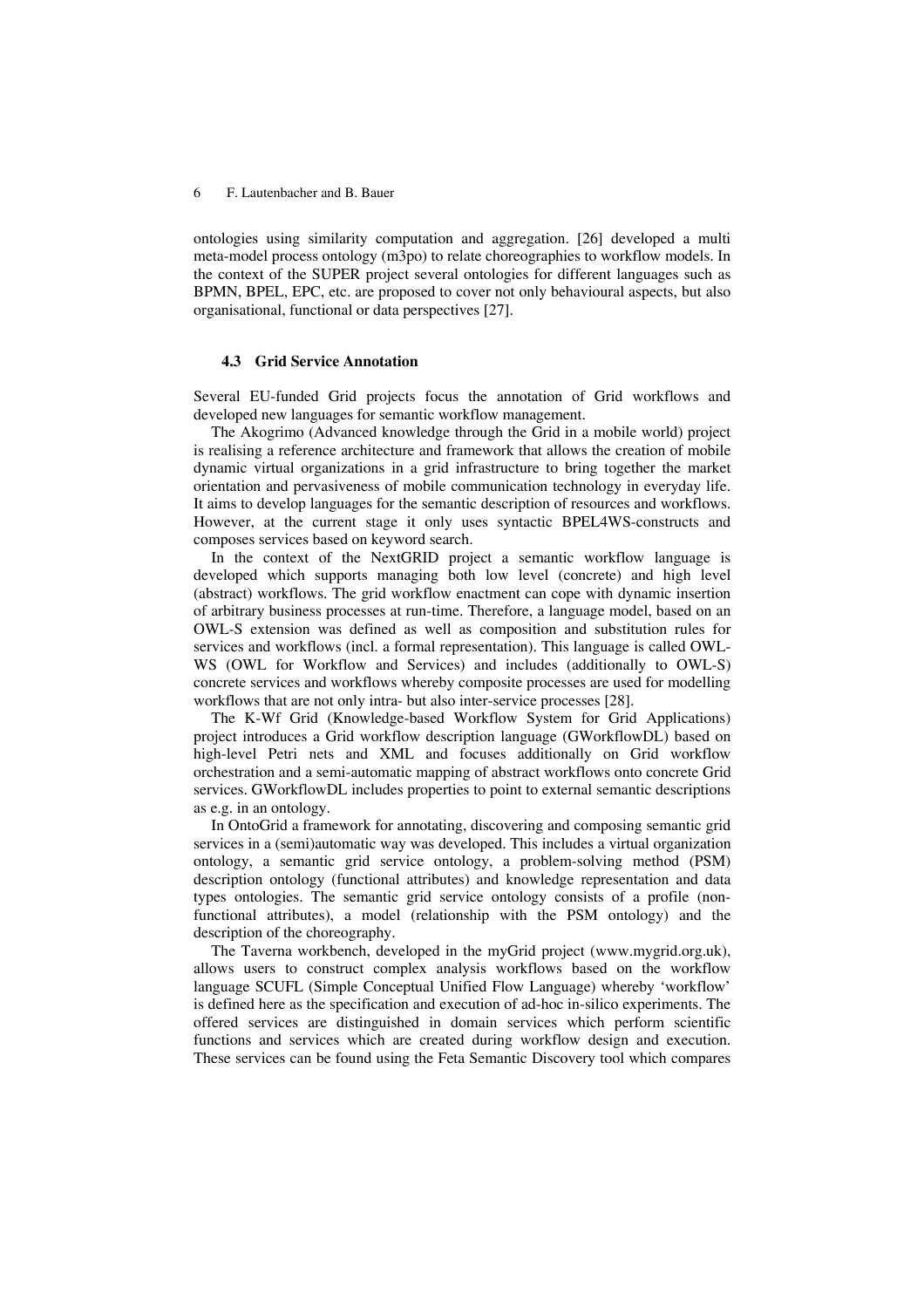input and output parameters and the function of services and assists the workflow design [29].

The SIMDAT project enhances the SCUFL-language to a BPEL4WS-based workflow language named XScufl/Freefluo which describes the control and data flow. A composition is made using abstract services. After the service matchmaking process has finished the concrete OWL-S services need to be discovered [30].

#### **5 Workflow Composition**

Similar to workflow annotation, again, there are three different research areas focusing on the topic workflow composition: web service composition, business process composition and grid service composition.

#### **5.1 Web Service Composition**

Web Service Composition can be divided in two main parts: static composition and dynamic composition. Static composition includes orchestration (one service orchestrating the others) and choreography (each service describes its interactions). For modeling orchestration and composition different languages have been developed (e.g. WS-BPEL or WS-CDL [31]). While there are first approaches to automatically generate static compositions [32], most of web service composition approaches rely on dynamic composition using semantic annotations.

Trying to fulfil all requirements for an automated service composition (as e.g. described in [33] or [34]), most of the algorithms only create one path to reach the goal – neglecting that there would be other paths interesting for the whole business process, too.

Web service composition can be performed agent-based (as in [35] or [36]), based on interaction protocols [37], symbolic transition systems [38] or some other kind of logic (e.g. temporal action logic [39] or linear logic [40]).

In [41] a heuristic search algorithm for automated Web Service composition is presented. It enhances current heuristic search algorithms and solves shortcomings such as missing parallel and alternative control (XOR) flows, the creation of new variables and support of non-determinism. A service is described as discrete business functionality in a technical way and the enforced hill-climbing algorithm (which is a forward heuristic breadth-first search in state space) is extended. The heuristic function is adapted to calculate the length of the generated composition. Therefore, the used planning graph consists of two kinds of nodes: fact nodes (represent literals from states) and activity nodes (represent service invocations) and can be grouped in layers. The heuristic function counts the number of activity layers which include parallel and alternative service invocations.

The semantic web community has used planning techniques to address the problem of automated composition of semantic web services, e.g. based on OWL-S descriptions of inputs output, preconditions and effects. In [42] SHOP2, a hierarchical task network (HTN) planner, is employed for Web Service composition. The HTN planner creates plans by task decomposition. Given a list of tasks that have to be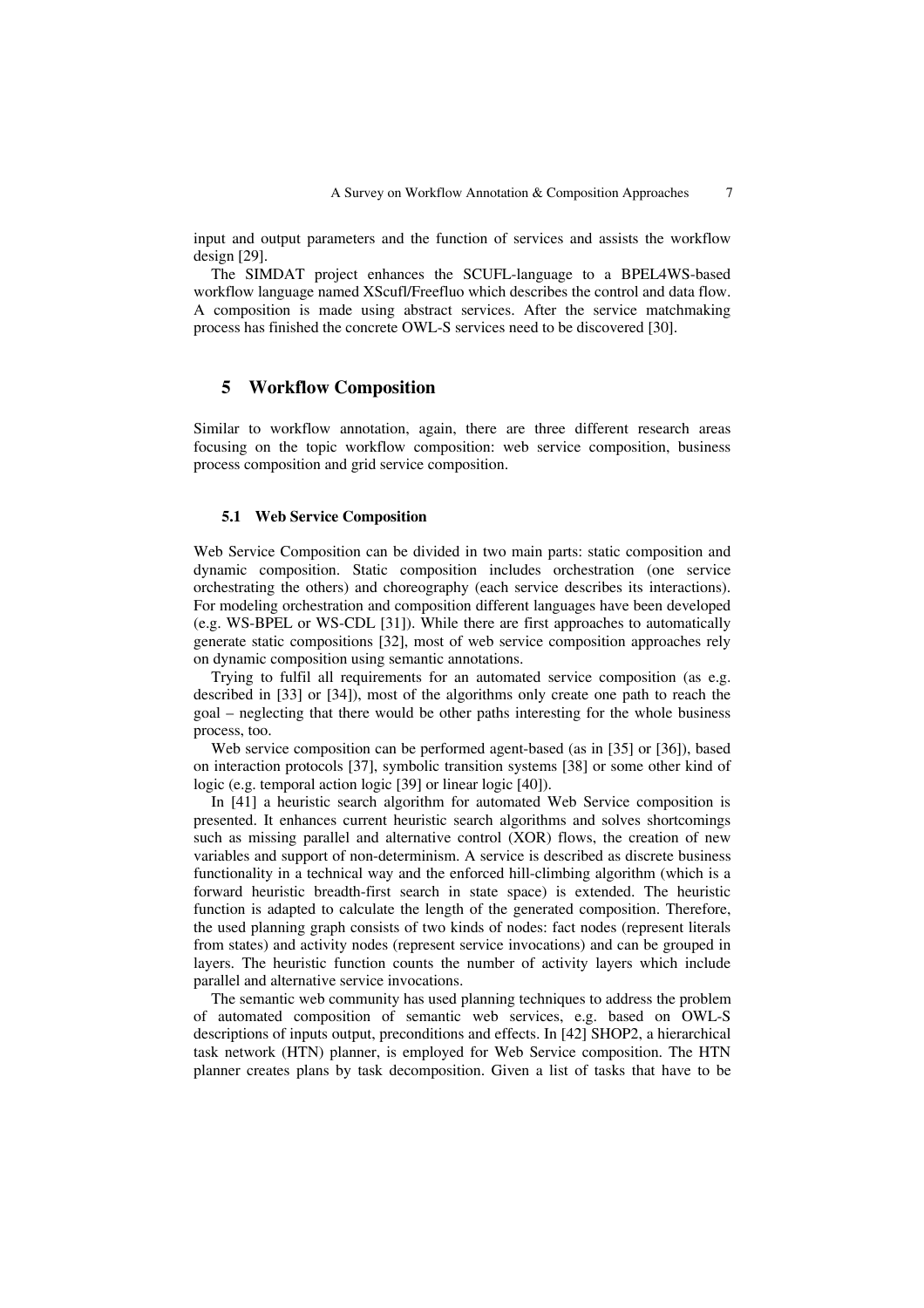achieved and a set of Web Services that accomplish these tasks and are described as atomic, simple or composite processes in OWL-S, the planner builds a plan representing an ordered sequence of Web Services that need to be executed. Thus, the main idea of the authors is that task decomposition is very similar to the concept of process decomposition in OWL-S and therefore is suited for automatic Web Service composition. For this purpose OWL-S process descriptions are transformed to a SHOP2 domain. SHOP2 is then used to build a plan, which afterwards is transferred back to an OWL-S description of an executable (composite) process. As an example the authors describe the composition of a Web Service for the planning of a medical investigation out of other Web Services that e.g. make appointments for single medical treatments.

A more detailed description about other approaches and an overview about the mentioned web service composition approaches can for example be found in [43].

#### **5.2 Business Process Composition**

Several synthesis (or composition) algorithms for business processes have been proposed using different graphical notations: In [44] business processes are modeled using Petri-nets and are annotated with domain ontologies using similarity computation and aggregation. The similarity can be measured using syntactical, linguistical and structural differences as further outlined in [45]. This method presumes that there is a repository where all business processes have been stored: the synthesis combines (existing) process chains rather than single actions. In [46] crossorganizational business processes are automatically generated using the SAP Enterprise Service Architecture. Therefore, message elements and domain ontologies are aligned, each process is semantically annotated and possible mappings are generated.

#### **5.3 Grid Service / Grid Workflow Composition**

Most of the Grid research projects described above offer not only the possibility to annotate Grid workflows, but also to make a (semi-)automatic composition of workflows. E.g. Akogrimo defines languages for the semantic description of resources and workflows in order to define complex Grid services by composing existing Grid services. A workflow manager service translates a business process in an orchestrated composition of simple and complex services whereby "extensions of BPEL4WS seemed to be most promising" [46]. At the current stage no semantic annotation is included and the search for BPEL templates which correspond to the Business Process is just based on simple keyword search. In the future, semantic annotations in Akogrimo will probably be written in semantic languages such as OWL-S [47].

The ODESGS environment of the OntoGrid project facilitates the handling of large numbers of semantic Grid services by means of its (semi-)automatic discovery in the composition of new ones. It uses problem-solving methods (PSM) and ontologies for describing grid services in a formal and explicit way. The PSM description ontology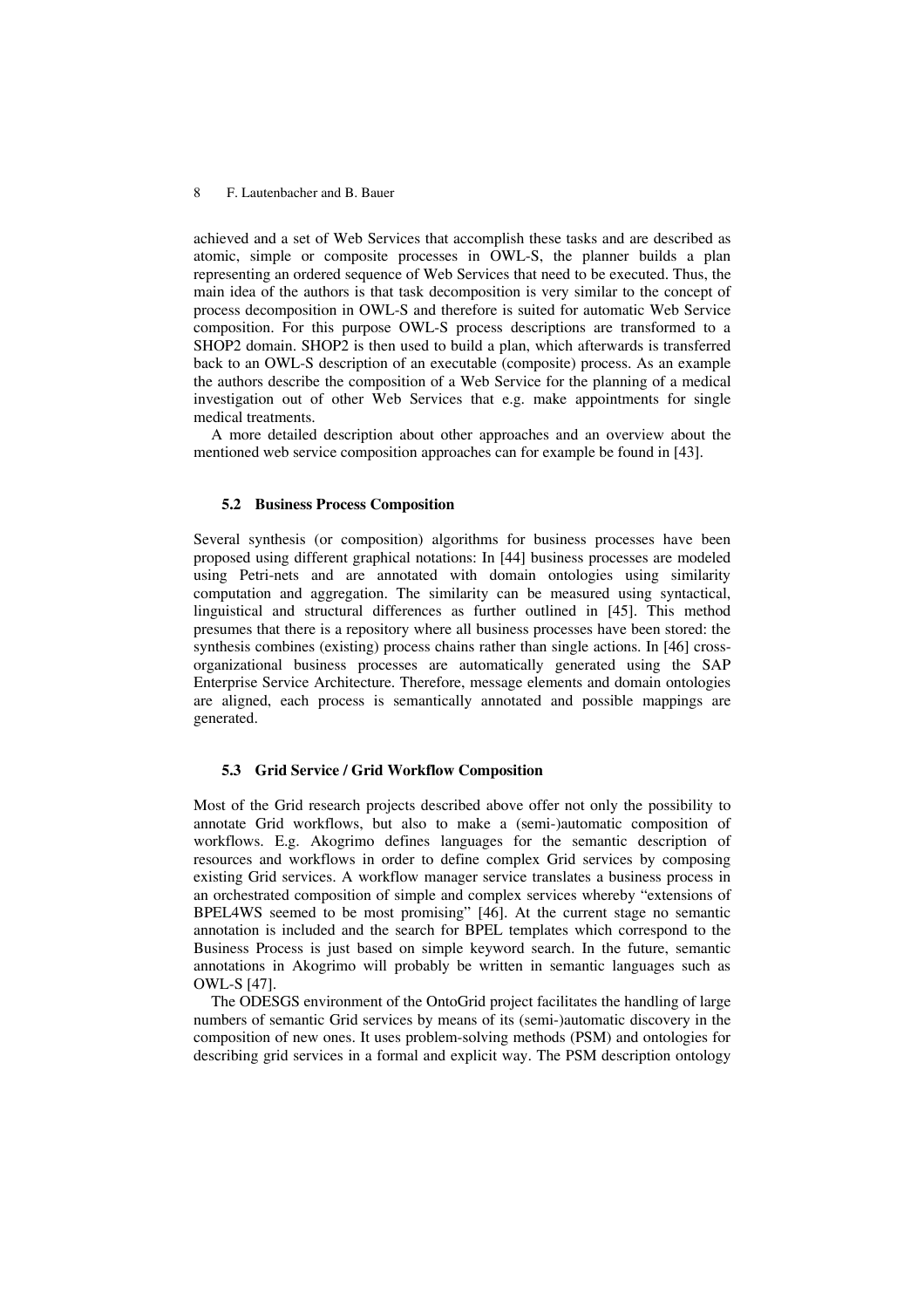contains a profile, a model and choreography. The ontology for the description of the PSM is based on the Unified Problem-Solving Method Language (UPML) and enables the PSM to automatically compose new grid workflows [48].

A more detailed overview is out of the scope of this paper. For taxonomies of workflow management systems and composition algorithms for Grid computing, please refer to [7].

#### **6 Comparison of existing approaches**

Table 1 shows a categorization and comparison of the mentioned approaches in the beginning of 2007. The attempts are categorized in their application domain: Web Service (WS), Grid or Business Process (BP) focus. 'I' notes that it is an industrial standard, 'R' an academic approach (research) and 'RI' that people both from research labs as well as from industry have been involved. The table depicts whether semantic information is directly included  $(4)$ , not covered at all  $(4)$  or whether there is simply a link to existing ontologies  $(\pm)$ . The table shows whether the approach focuses on annotation only  $(A)$ , on composition only  $(C)$ , covers both ('AC') or none at all ('-'). It describes whether there is an abstraction level (' $\pm$ '), no abstraction at all  $(4)$ , whether it is not stated in any document we found  $(4)$  or it includes workflow views, abstraction levels and visibility of processes and activities  $(2+')$ . The functional aspect indicates whether inputs and outputs are outlined  $(2+')$  or preconditions and effects are also included ('+'). In the behavioural column simple control flow  $(\pm)$  or more advanced control patterns  $(\pm)$  or no flow  $(\pm)$  are represented. The informational aspect demonstrates whether data, type and variable definition is possible ('+') or not included in the standard ('-'). Organizational aspects like the hierarchy in a company are either included  $(4)$  or not  $(4)$ . The operational column shows whether at least one invocation style  $(\pm)$  or different  $(\pm)$  are offered.

## **7 Conclusions and further work**

As one can see, none of the approaches fulfils all requirements completely and is constructed for annotation and composition similarly.

Especially the organizational perspective is often neglected, but this is an important aspect for queries and reasoning on responsibilities and workload of employees. Most of the approaches come from research organizations or research projects and support functional and behavioural information. The informational and hierarchical perspective are only covered in some approaches.

The most interesting approaches for workflow annotation and composition in comparison to the defined requirements seem to be the ODESGS ontology of the OntoGrid project, the m3po ontology and maybe in the future the ontologies of the projects SUPER or FUSION. Nevertheless, all of them are still work in progress.

All mentioned research areas are probably converging into one single research field: more and more web services will be available on a Grid in the future and using business process modeling one can also model the control flow of web services (or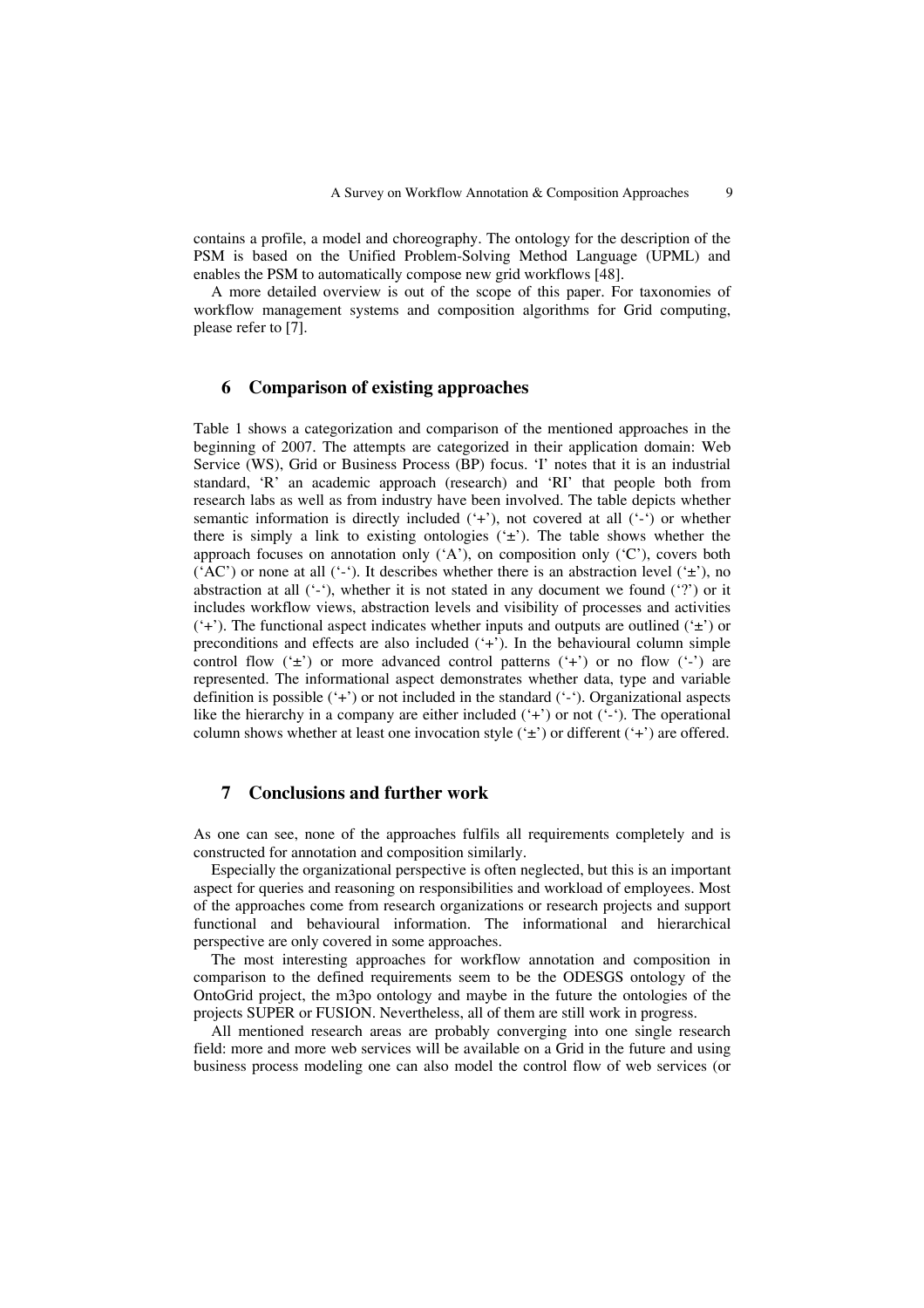l

use model transformations between the abstraction levels). There are attempts in each research community to cover the mentioned aspects, but it is still a long way until standardization is going to be finished and one single standard for all aspects and research areas has been defined. In some cases it seems more promising to focus on one problem field or research area, but in many cases an overall language seems most promising. As one can see in all research communities which include workflow aspects such as business process management, the web service and Grid service community, the necessity of annotating services or process actions has been recognised and there are first attempts of (semi-)automatic composition of workflows in every level of detail.

The identified aspects are considered in our current work on a meta-model for semantic business processes and its model-driven integration with semantic web services [49] which will (e.g. in contrast to m3po) directly include the semantic information into the meta-model and will be ideal for workflow composition.

| <b>Project/Organisation</b> | Language                 | Appl. domain | Research/Industry | Senantics                | Amot/Comp.     | Herarchical              | Functional        | <b>Behavioural</b>       | Informational     | Organizational | Operational |
|-----------------------------|--------------------------|--------------|-------------------|--------------------------|----------------|--------------------------|-------------------|--------------------------|-------------------|----------------|-------------|
| <b>OASIS</b>                | <b>WS-BPEL</b>           | <b>WS</b>    | T                 | ÷,                       |                | $\pm$                    | $\pm$             | $\pm$                    | $^+$              |                | $\pm$       |
| W3C                         | WS-CDL                   | WS           | T                 | $\overline{\phantom{m}}$ | ÷,             | ÷,                       | $\pm$             | $\pm$                    | $+$               | ÷,             | $\pm$       |
| <b>Uni</b> Trento           | "semantic BPEL"          | WS           | $\mathbb{R}$      | $\pm$                    | А              | $\pm$                    | $\pm$             | $\pm$                    | $^{+}$            |                | $\pm$       |
| <b>OWL-S Coalition</b>      | OWL-S                    | WS           | $\mathbb{R}$      | $^{+}$                   | A              | $\pm$                    | $\qquad \qquad +$ | $^{+}$                   | $+$               |                | $+$         |
| $W3C$ $WG$                  | <b>SAWSDL</b>            | WS           | $\mathbb{R}$      | $\pm$                    | A              | $\overline{\phantom{a}}$ | $^{+}$            | $\overline{\phantom{0}}$ | $\qquad \qquad +$ | ÷,             | $\pm$       |
| <b>WSMO</b>                 | <b>WSML</b>              | WS           | $\mathbb{R}$      | $\pm$                    | А              | $\overline{a}$           | $^{+}$            | $\pm$                    | $+$               |                | $\pm$       |
| DAML.org / SWSI             | <b>SWSL</b>              | WS           | $\mathbb{R}$      | $^{+}$                   | А              | $\pm$                    | $\ddot{}$         | $\ddot{}$                | $+$               | ÷,             | $\pm$       |
| SHOP2                       | OWL-S                    | WS           | $\mathbb{R}$      | $^{+}$                   | $\mathcal{C}$  | $\pm$                    | $\ddot{}$         | $\pm$                    | $^{+}$            |                | $\pm$       |
| <b>AKOGRIMO</b>             | <b>BPEL4WS</b>           | Grid         | RI                | ä,                       | $\mathcal{C}$  | $\pm$                    | $\pm$             | $^{+}$                   | $+$               | L,             | $\pm$       |
| <b>NextGrid</b>             | OWL-WS                   | WS.<br>Grid  | <b>RI</b>         | $\qquad \qquad +$        | AC             | $\pm$                    | $\qquad \qquad +$ | $\qquad \qquad +$        | $^{+}$            | ä,             | $\pm$       |
| <b>K-Wf Grid</b>            | GWorkflowDL              | Grid         | RI                | $\pm$                    | A              | ÷,                       | $^{+}$            | $\pm$                    | ÷,                | ÷,             | $\pm$       |
| <b>Onto Grid</b>            | <b>ODESGS</b>            | Grid         | <b>RI</b>         | $^{+}$                   | AC             | $\overline{\phantom{a}}$ | $\qquad \qquad +$ | $^{+}$                   | $+$               | $^{+}$         | $\pm$       |
| myGrid/SIMDAT               | XScufl/Freefluo          | Grid         | <b>RI</b>         | $\pm$                    | AC             |                          | $^{+}$            | $\pm$                    | $^{+}$            | ٠              | $\pm$       |
| Uni Innsbruck/Vienna        | A-GWL                    | Grid         | $\mathbb{R}$      | $\overline{a}$           |                | $\pm$                    | $\ddot{}$         | $^{+}$                   | $^{+}$            |                | $\ddot{}$   |
| WfMC                        | <b>XPDL</b>              | <b>BP</b>    | I                 | ä,                       | ä,             | ä,                       | $^{+}$            | $\pm$                    | $+$               | $^{+}$         | $^{+}$      |
| m3pe                        | m3po                     | <b>BP</b>    | $\mathbb{R}$      | $^{+}$                   | A              | $\pm$                    | $^{+}$            | $\pm$                    | $^{+}$            | $^{+}$         | $^{+}$      |
| <b>DFKI</b>                 | <b>sEPC</b>              | <b>BP</b>    | $\mathbb{R}$      | $^{+}$                   | AC             |                          | $+$               | $\pm$                    | ÷,                |                | $\pm$       |
| Uni Karlsruhe               | "semantic Petri-Nets"    | <b>BP</b>    | $\mathbb{R}$      | $\qquad \qquad +$        | AC             | ä,                       | $^{+}$            | $\pm$                    | ٠                 | ٠              | $\pm$       |
| <b>ASTRO</b>                | <b>BPEL4WS</b>           | <b>BP</b>    | $\mathbb{R}$      | ÷,                       | $\overline{C}$ | $\pm$                    | $+$               | $\pm$                    | $+$               |                | $\pm$       |
| <b>SUPER</b> <sup>1</sup>   | several ontologies       | BP           | <b>RI</b>         | $+$                      | AC             | $\pm$                    | $\pm$             | $\pm$                    | $\pm$             | $\pm$          | $\pm$       |
| <b>FUSION</b>               | <b>FUSION</b> ontologies | <b>BP</b>    | RI                | $\qquad \qquad +$        | AC             | $\pm$                    | $\pm$             | $\pm$                    | $\pm$             | 士              | $_{\pm}$    |

Table 1: Comparison of the workflow annotation and composition approaches

<sup>&</sup>lt;sup>1</sup> Since there are currently no results in these projects yet, but only descriptions of the planned achievements, we categorized all workflow aspects with '±'.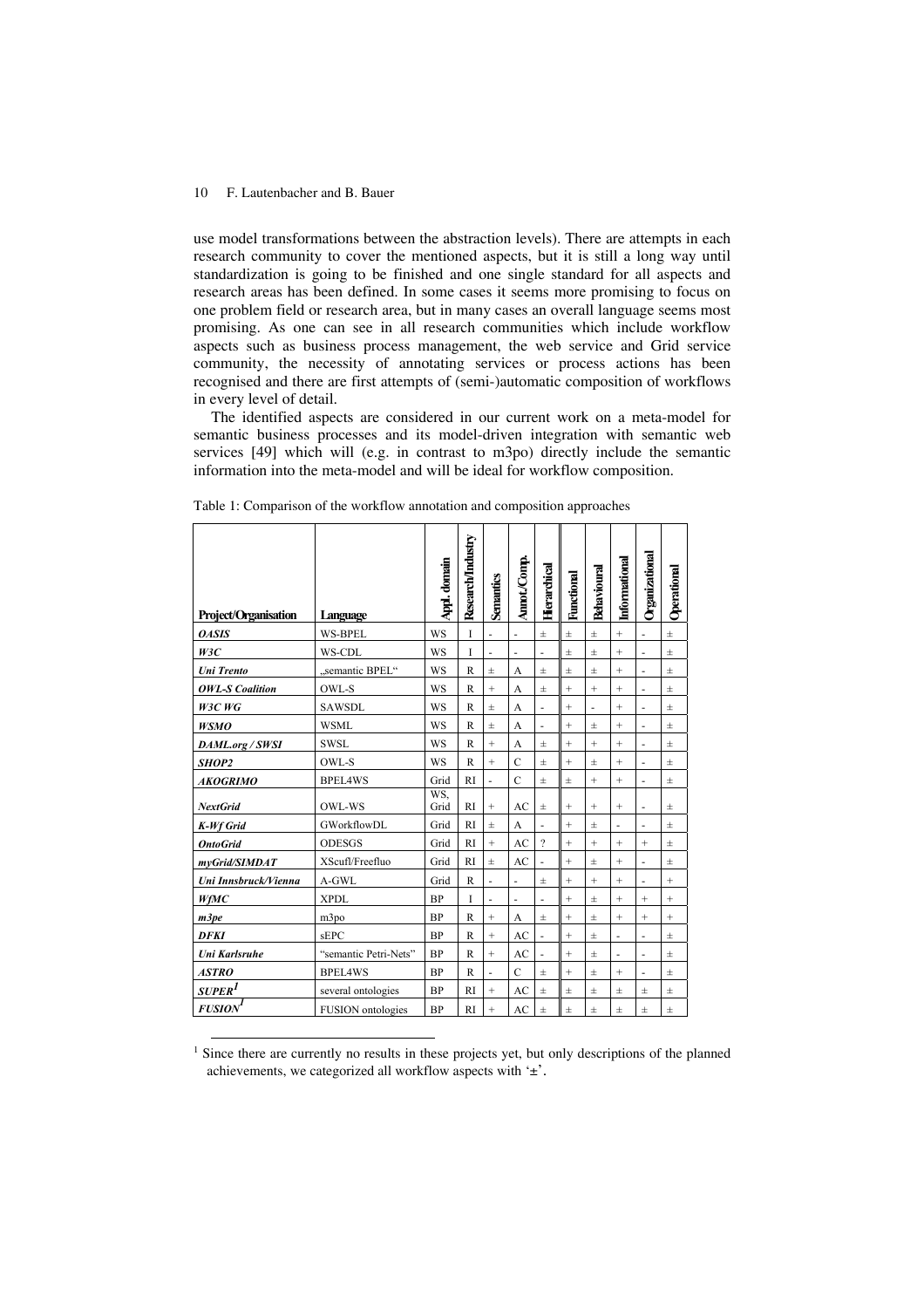## **Literature**

- 1. Euzenat, J.: *Eight Questions about Semantic Web Annotations*. In: IEEE Intelligent Systems, January / February 2002, pp. 2-9.
- 2. TOVE Ontology Project, online available at http://www.eil.utoronto.ca/enterprisemodelling/tove/index.html.
- 3. Goderis, A.; Sattler, U.; Lord, P.; Goble, C. *Seven Bottlenecks to Workflow Reuse and Repurposing*, in: International Semantic Web Conference (ISWC), Galway, Ireland, 2005.
- 4. Workflow Management Coalition (WfMC). *Terminology Glossary*, 1999.
- 5. Hollingsworth, D. *The workflow reference model 10 years on*, WfMC Chair TC, 2004.
- 6. Dustar, S. *Service Composition*. In: ICSOC 2003, Trento, Italy, 2003.
- 7. Yu, J.; Buyya, R. *A Taxonomy of Scientific Workflow Systems for Grid Computing*, SIGMOD Record, Vol. 34, No. 3, September 2005
- 8. Jenz, D.E. *Ontology-based Business Process Management Strategic White Paper*, Draft, November 2003
- 9. Hepp, M.; Leymann, F.; Domingue, J.; Wahler, A.; Fensel, D.: *Semantic Business Process Management: A Vision Towards Using Semantic Web Services for Business Process Management*, In: IEEE ICEBE 2005, October 18-20, Beijing, China, pp. 535-540
- 10. Norton, B.; Pedrinaci, C.; Lemcke, J.; Kleiner, M.; Henocque, L.; Vulcu, G.: *Ontology for Web Services Choreography and Orchestration.* DIP Deliveryble D3.9
- 11. Pistore, M.; Traverso, P.; Bertoli, P.; Marconi, A. *Automated Synthesis of Composite BPEL4WS Web Services*, in ICWS 2005, Galway, Ireland, 2005.
- 12. Jablonski, S.; Bussler, C. *Workflow Management: Modeling concepts, architecture and implementation*. Int. Thomson Computer Press, 1996
- 13. van der Aalst, W.M.P; ter Hofstede, A.H.M.; Kiepuszewski, B.; Barros, A.P.: *Workflow Patterns*, in: Distributed and Parallel Databases, July 2003.
- 14. OASIS.org: *Web Services Business Process Execution Language*, Draft, Version 2.0.
- 15. Pistore, M.; Spalazzi, L.; Traverso, P. *A Minimalist Approach to Semantic Annotations for Web Processes Compositions*. In: ESWC06, Budva, Montenegro, 2006.
- 16. Akkiraju, R. et al. *Web Service Semantics WSDL-S*, November 2005, W3C Member Submission.
- 17. Farrell, J.; Lausen, H. *Semantic Annotations for WSDL*, W3C Candidate Recommendation
- 18. Martin, D. et al: *OWL-S: Semantic Markup for Web Services*, November 2004, W3C Member Submission
- 19. Battle, S. et al. *Semantic Web Services Framework (SWSF) Overview*, September 2005, W3C Member Submission.
- 20. Lausen, H.; Polleres, A.; Roman, D. (Eds.) *Web Service Modeling Ontology (WSMO)*, June 2005, W3C Member Submission.
- 21. Aggarwal, R. *Semantic Web Services Languages and Technologies: Comparison and Discussion*, 2004
- 22. Workflow Management Coalition: *XML Process Definition Language*, WFMC-TC-1025, Version 2.00 Final, October 2005.
- 23. Thomas, O.; Fellmann, M.: *Semantic Event-Driven Process Chains*. In: Workshop SBPM at the ESWC 2006, Budva, Montenegro, June 2006.
- 24. Lautenbacher, F.; Bauer, B. *Semantic Reference and Business Process Modeling enables Automatic Synthesis*. In: Workshop SBPM at the ESWC 2006, Budva, June 2006.
- 25. Brockmans, S.; Ehrig, M.; Koschmider, A.; Oberweis, A.; Studer, R. *Semantic Alignment of Business Processes*, in ICEIS 2006, INSTICC Press, Paphos, Cyprus, May 2006.
- 26. Haller, A.; Oren, E.; Kotinurmi, P. *m3po: An Ontology to Relate Choreographies to Workflow Models*, Service Computing Conference (SCC), 2006.
- 27. Hepp, M.; Roman, D. *An Ontology Framework for Semantic Business Process Management*, Proceedings of Wirtschaftsinformatik 2007, Karlsruhe, March 2007.